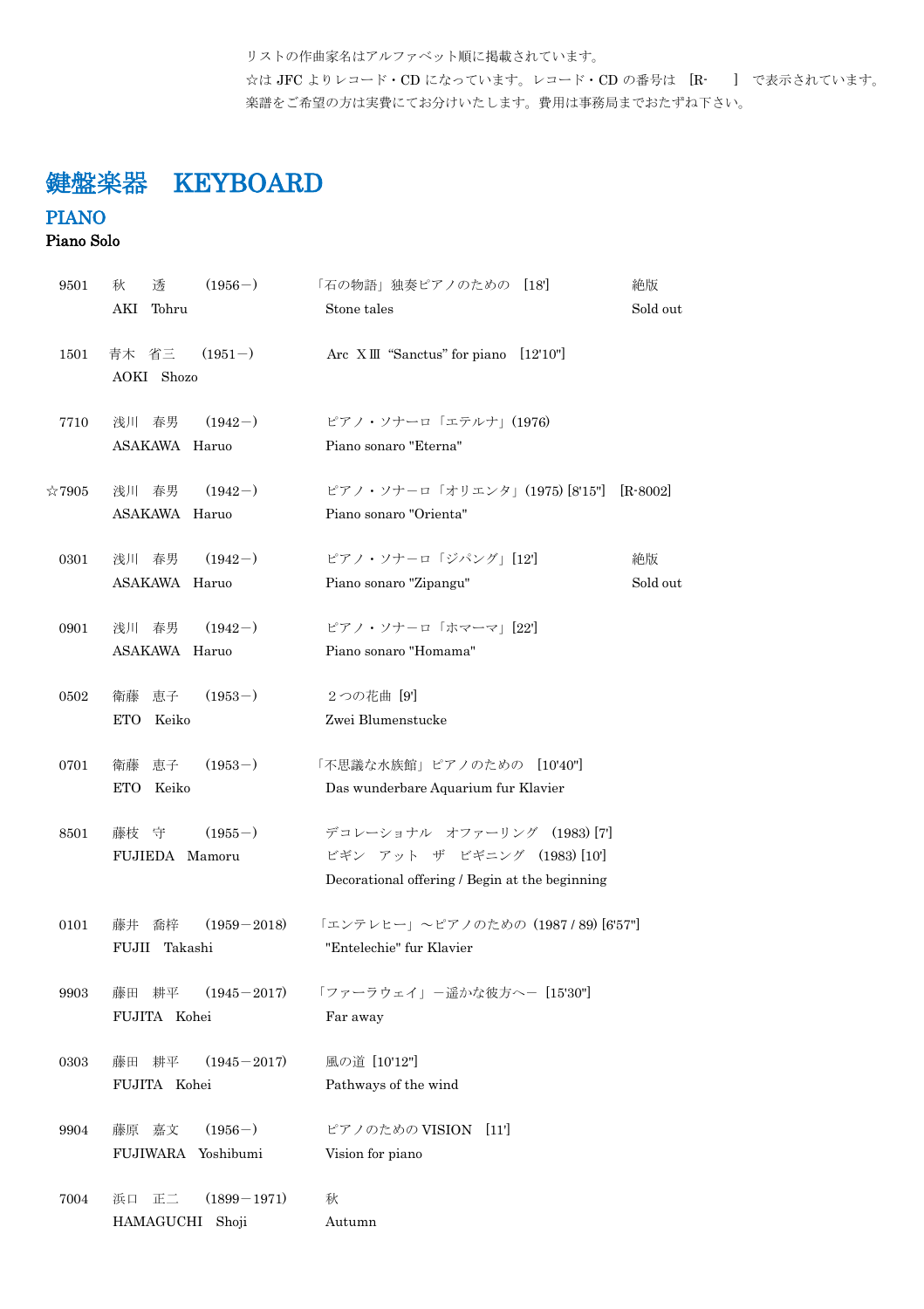| 7207           | 梓<br>$(1936-)$<br>林         | ピアノの為の前奏曲「舞」[60']                                                  | 絶版           |
|----------------|-----------------------------|--------------------------------------------------------------------|--------------|
|                | <b>HAYASHI</b><br>Azusa     | Preludes for piano "Mai"                                           | Sold out     |
| 7409           | $(1936-)$<br>梓<br>林         | ピアノの為の組曲「わらべうた」                                                    |              |
|                | <b>HAYASHI</b><br>Azusa     | Suite for piano "Warabe-uta"                                       |              |
| 7610           | $(1936-)$<br>梓<br>林         | ピアノの為の前奏曲集「舞」 No.8~10                                              |              |
|                | <b>HAYASHI</b><br>Azusa     | Preludes for piano "Mai (Movement)" No.8 $\sim$ 10                 |              |
| 0402           | $(1957-)$<br>京子<br>平井       | 絶版<br>ふたつの幻想曲 [19]                                                 |              |
|                | HIRAI Kyoko                 | Two Fantasies                                                      | Sold out     |
| $\approx 0703$ | $(1957-)$<br>京子<br>平井       | アダージョとアレグロ [ca.9']                                                 | $[R-2009]$   |
|                | HIRAI Kyoko                 | Adagio and Allegro for piano                                       |              |
| 7109           | 丈一朗 (1937-)<br>平井           | ピアノのための詩曲(1963)                                                    |              |
|                | HIRAI Takeichiro            | Poem for piano solo                                                |              |
| 7117           | $(1947-)$<br>淳一<br>平野       | ピアノのための三章(1970)                                                    |              |
|                | <b>HIRANO</b><br>Jun-ichi   | 3 Movements for piano                                              |              |
| $\approx 0403$ | 本間<br>雅夫<br>$(1930 - 2008)$ | ピアノのためのクロス・モードII [9'30"]                                           | $[R - 2007]$ |
|                | HOMMA Masao                 | Cross-mode II for piano                                            |              |
| 9906           | $(1949-)$<br>堀越<br>隆一       | 彫刻する(1998)[7'30"]                                                  | 絶版           |
|                | HORIKOSHI Ryuichi           | Sculpturing - for piano solo                                       | Sold out     |
| 0201           | 信義<br>$(1938-)$<br>飯沼       | ピアノ独奏のための「花より雨に・・・」(1982)[13']                                     |              |
|                | IINUMA Nobuyoshi            | "Hana yoli ame ni"                                                 |              |
| 8716           | 静一<br>$(1935 - 2003)$<br>稲垣 | ピアノ曲2番 (1980) [ca.7]                                               |              |
|                | INAGAKI<br>Seiichi          | Piano piece II                                                     |              |
| 9806           | $(1956-)$<br>井上 淳司          | 4つのエチュード [13'38"]                                                  |              |
|                | INOUE Junji                 | 4 Etudes                                                           |              |
| 9207           | $(1960-)$<br>岳野<br>井澤       | ピアノのための六つのプレリュード[7'30"]                                            |              |
|                | ISAWA Takeya                | 6 Preludes for piano                                               |              |
| 9702           | $(1950 - 2015)$<br>勝百<br>板本 | 「2つのピアノ曲」I.落葉の幻影 II.僧院の窓邊[14'50"]                                  |              |
|                | <b>ITAMOTO</b><br>Katsuto   | Two compositions for piano                                         |              |
| $\approx 0903$ | 勝百<br>$(1950 - 2015)$<br>板本 | 晩秋の朝霧 [13]<br>ピアノ詩曲                                                | $[R-2011]$   |
|                | <b>ITAMOTO</b><br>Katsuto   | Poem for piano solo "The mist of the early morning in late autumn" |              |
| $\approx 0203$ | $(1973-)$<br>昇龍<br>板津       | 10の小さなピアノ曲集「マジック・ハンズ」(2001)[15] [R-2003]                           |              |
|                | Shoryu<br>ITAZU             | 10 Little piano pieces "Magic hands"                               |              |
| 0003           | $(1938-)$<br>岩間<br>稔        | 楽興の時 [8]                                                           |              |
|                | IWAMA Minoru                | Momento musical                                                    |              |
| 8407           | $(1929 - 2019)$<br>岩村<br>充起 | ピアノ組曲 (三つの性格的な小品による)                                               |              |
|                | IWAMURA Mitsuoki            | Suite for piano (consisting of threecharacteristic pieces)         |              |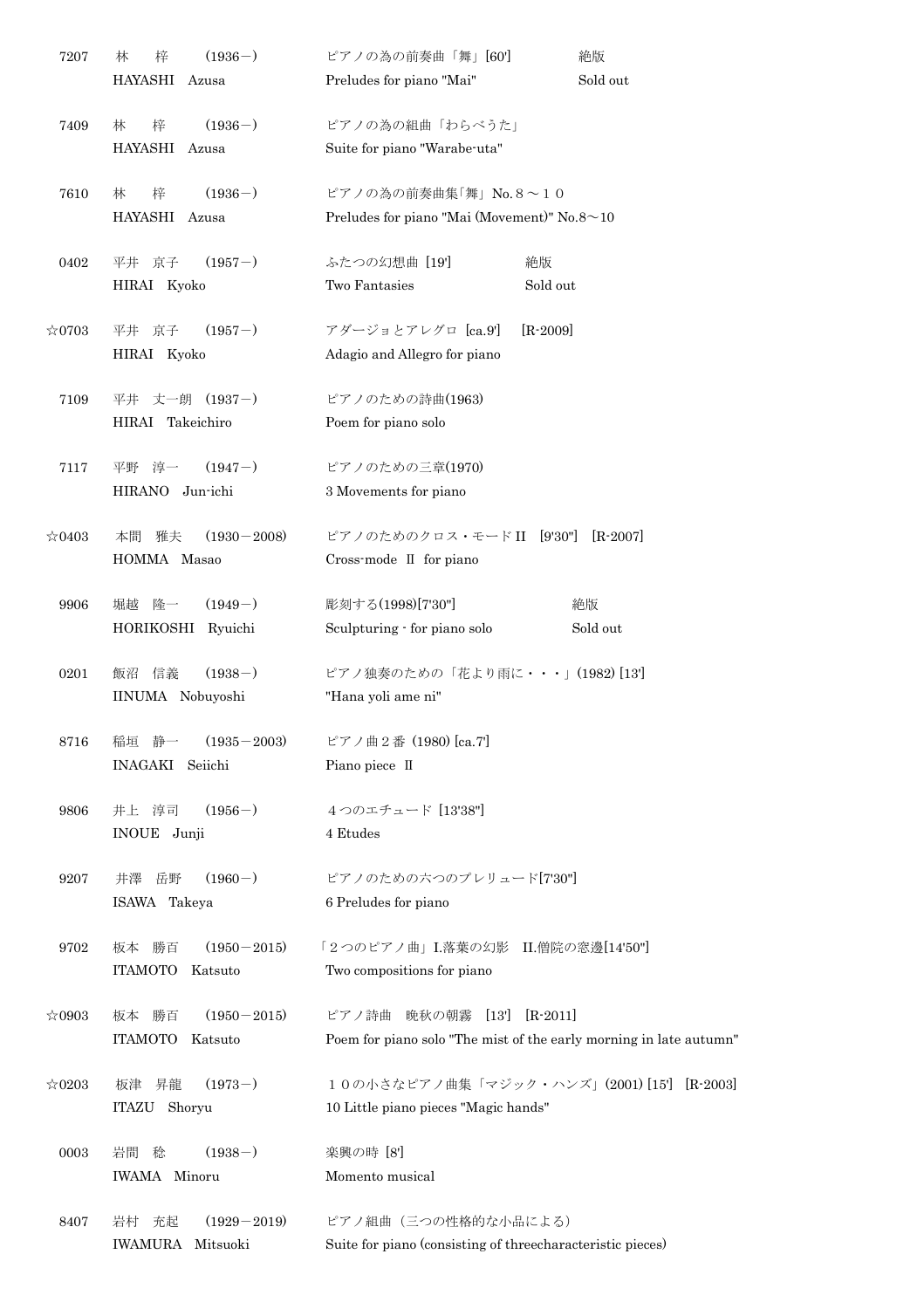| 0004           | $(1929 - 2019)$<br>岩村<br>充起<br>IWAMURA Mitsuoki | ピアノのための幻想曲「仄かな光の中で」[8'52"]<br>Fantasy for piano "In the dim light"                                        |
|----------------|-------------------------------------------------|-----------------------------------------------------------------------------------------------------------|
|                |                                                 |                                                                                                           |
| 1201           | 岩村 充起<br>$(1929 - 2019)$<br>IWAMURA Mitsuoki    | ピアノ組曲 音のエッセイⅡ·音のエッセイⅢ [16'32"]<br>Piano Suite Sound Essay II · Sound Essay III                            |
| 9407           | 和泉 耕二<br>$(1947-)$<br>IZUMI Koji                | ピアノのための「3つのアフリカ」[ca.21']<br>絶版<br>3 Africas<br>Sold out                                                   |
| $\approx 0504$ | 可知 奈尾子 (1964-)<br>KACHI Naoko                   | 期待2-ピアノのための- [8'40"]<br>$[R - 2006]$<br>Expectation $2$ $\cdot$ for piano $\cdot$                         |
| 0105           | $(1953-)$<br>上元 敏弘<br>KAMIMOTO<br>Toshihiro     | そよ吹く風に誘われて [12]<br>Invited with a gentle breeze                                                           |
| 7707           | $(1939-)$<br>片柳 英男<br>KATAYANAGI Hideo          | 迦陵頻伽 [23'~25']<br>Kalavinka                                                                               |
| 0005           | 由紀子 (1926-)<br>加藤<br>KATO Yukiko                | ピアノの為のソナタ [13]<br>絶版<br>Sonata for piano<br>Sold out                                                      |
| 1502           | $(1948-)$<br>香月<br>修<br>KATSUKI<br>Osamu        | 「詩曲IV」 ーピアノ ソロのための<br>[8'30"]<br>Poem IV-for Piano solo                                                   |
| 9605           | $(1952-)$<br>川手<br>誠<br>KAWADE Makoto           | ピアノのための映像 [10'~14']<br>Image for the piano                                                                |
| $\approx$ 1103 | $(1966-)$<br>木下 大輔<br>KINOSHITA<br>Daisuke      | ゆがんだ十字架のヴァリアントーピアノ独奏のためのー (2008) [13]<br>$[R-2012]$<br>Les variantes d'une croix deformee pour piano seul |
| 8613           | $(1956-)$<br>木下 牧子<br>KINOSHITA<br>Makiko       | ピアノ組曲「夢の回路」(1986) [16'30"]<br>Piano suite "Circuit of dreams"                                             |
| $\&$ 9213      | $(1960-)$<br>小林 聡<br>KOBAYASHI<br>Akira         | 玲瓏 (1981) [5]<br>$[R-9301]$<br>絶版<br>Sold out<br>Reiro                                                    |
| ☆9606          | $(1960-)$<br>小林 聡<br>KOBAYASHI Akira            | ピアノのための「鏡」[6'] [R-9801]<br>Kagami                                                                         |
| 0606           | $(1960-)$<br>小林 聡<br>KOBAYASHI Akira            | ピアノのための「グラス・スワン」[7]<br>"Glass swan" for piano                                                             |
| 1601           | $(1958-)$<br>小林 隆一<br>KOBAYASHI<br>Ryuichi      | 2つの夜想曲~ピアノの為の [ca.9']<br>2 Nocturnes for piano                                                            |
| 1805           | $(1958-)$<br>小林 隆一<br>KOBAYASHI<br>Ryuichi      | 《広島頌》ピアノの為の (2015) [13]<br><b>《ODE TO HIROSHIMA》</b> for Piano                                            |
| ☆9911          | $(1972-)$<br>小森 俊明<br>KOMORI<br>Toshiaki        | 夜の瞬間 [4'30"] R-2012<br>Moments of the night                                                               |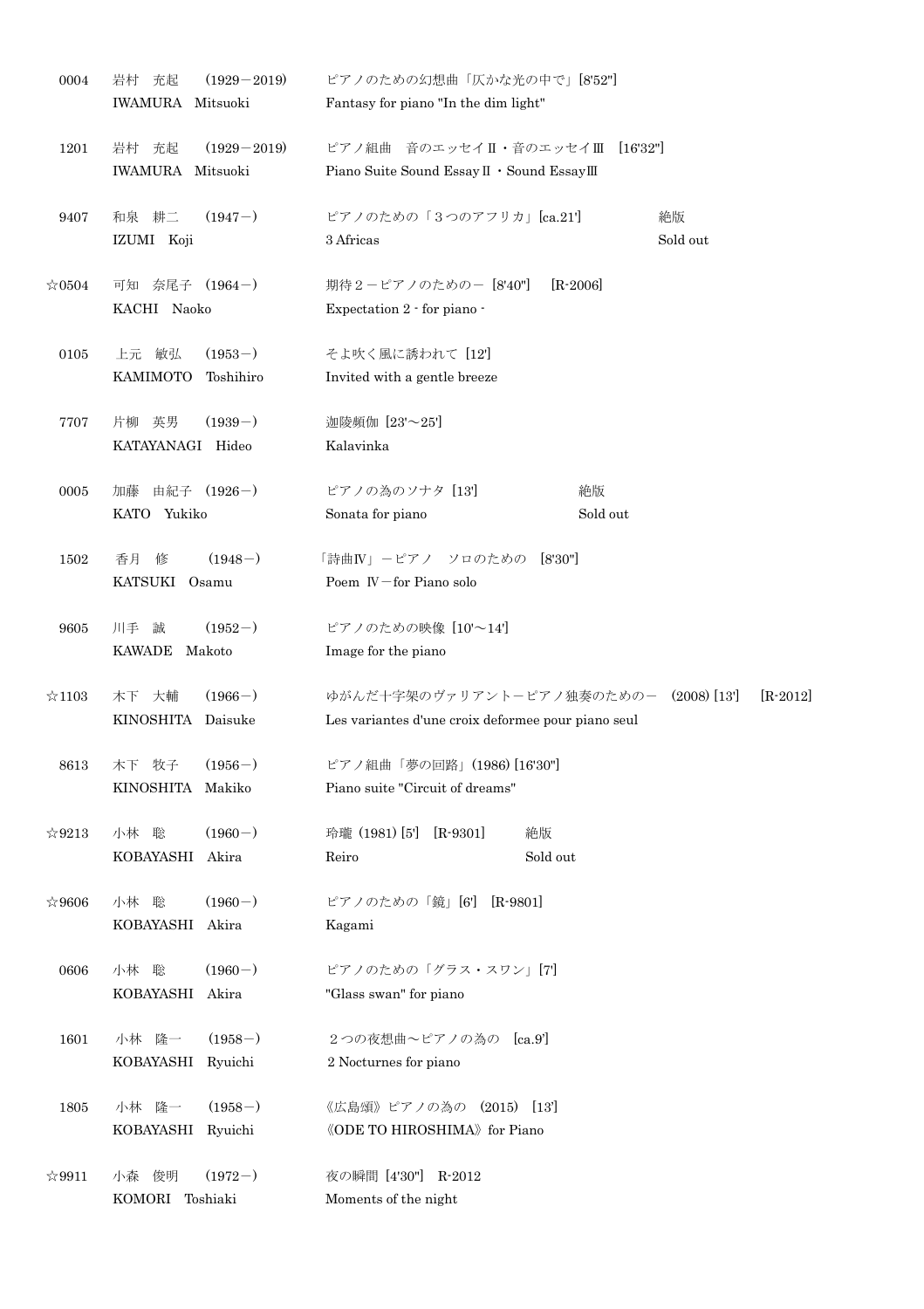| 0207           | $(1972-)$<br>俊明<br>小森         | ル・コルビュジェの為の休息 [12]                                            |  |
|----------------|-------------------------------|---------------------------------------------------------------|--|
|                | KOMORI<br>Toshiaki            | Repos pour Le Corbusier pour piano                            |  |
| $\approx 0007$ | $(1957-)$<br>近藤<br>春恵         | $[R-2002]$<br>詩曲 II-ピアノの為の [10']                              |  |
|                | KONDO Harue                   | Poema II per pianoforte                                       |  |
| 0906           | 奈雅子 (1945-)<br>小西             | 海界へ~ピアノソロのための~ [10]                                           |  |
|                | KONISHI Nagako                | For the sea border $\sim$ for piano solo                      |  |
| 0310           | $(1940-)$<br>小菅<br>泰雄         | ピアノのための三章(神秘・歌・波)[10']                                        |  |
|                | <b>KOSUGE Yasuo</b>           | 3 Chapters for piano                                          |  |
| ☆9411          | $(1957-)$<br>潤<br>甲田          | ピアノのための変容 [ca.13']<br>$[R-2001]$                              |  |
|                | KOUDA Jun                     | Metamorfosi                                                   |  |
| 7607           | ようこ (1951-)<br>くりもと           | Breathing space(1975)                                         |  |
|                | KURIMOTO Yoko                 |                                                               |  |
| 7306           | $(1933 - 2002)$<br>芳光<br>黒髪   | ピアノ組曲「12の南日本民謡」(1973)<br>絶版                                   |  |
|                | <b>KUROKAMI</b><br>Yoshimitsu | Suite for piano "12 Folk songs in Southern Japan"<br>Sold out |  |
| 7513           | 芳光<br>$(1933 - 2002)$<br>黒髪   | ピアノのためのソナチネ(1962)<br>絶版                                       |  |
|                | <b>KUROKAMI</b><br>Yoshimitsu | Sold out<br>Sonatine for piano                                |  |
| $\approx 8214$ | $(1933 - 2002)$<br>芳光<br>黒髪   | ピアノ組曲「雪祭」ー信濃神楽よりー (1973) [12'30"]<br>$[R-8602]$<br>絶版         |  |
|                | KUROKAMI Yoshimitsu           | Suite for piano "Snow festival"<br>Sold out                   |  |
| 7002           | $(1919 - 1997)$<br>草川 啓       | 九つのピアノ曲(1964)                                                 |  |
|                | KUSAKAWA<br>Kei               | 9 Pieces for piano                                            |  |
| ☆0607          | 増本 伎共子<br>$(1937-)$           | $[R - 2007]$<br>ピアノ独奏のための「連歌」<br>[ca.9]                       |  |
|                | MASSUMOTO Kikuko              | "Ren-ga" (or Scroll) for piano solo                           |  |
| 7107           | 尚通<br>$(1900 - 1972)$<br>松永   | ピアノ・ソナタ                                                       |  |
|                | MATSUNAGA Naomichi            | Piano sonata                                                  |  |
| 9413           | $(1952-)$<br>松岡<br>俊克         | ピアノのための音楽 [10']                                               |  |
|                | <b>MATSUOKA</b><br>Toshikatsu | Music for piano                                               |  |
| 8210           | $(1951 - 2018)$<br>松下<br>功    | ピアノのための「インタールディウム II」(1982)[12]<br>絶版                         |  |
|                | MATSUSHITA Isao               | Interludium II<br>Sold out                                    |  |
| $\approx 0412$ | 水野 みか子 (1958-)                | 醒める河で / Pf (or Pf with Electro) [14'50"]<br>$[R-2005]$        |  |
|                | MIZUNO Mikako                 | With the impetuous current                                    |  |
| 1809           | みか子 (1958-)<br>水野             | 植物が決める時 (2017)<br>[12]                                        |  |
|                | MIZUNO Mikako                 | temps planta, for piano                                       |  |
| 7806           | $(1934-)$<br>修孝<br>水野         | 除夜のためのエチュード / Pf with pre-recorded tape (1976)[13]            |  |
|                | MIZUNO<br>Shuko               | Etude for Joya                                                |  |
| $\approx 7910$ | $(1945-)$<br>村尾 幸映            | 7290 ピアノのために 小品 No.6 (1972)<br>$[R-8702]$                     |  |
|                | MURAO Sachie                  | 7290 Kleines Stuck fur Klavier nr.6                           |  |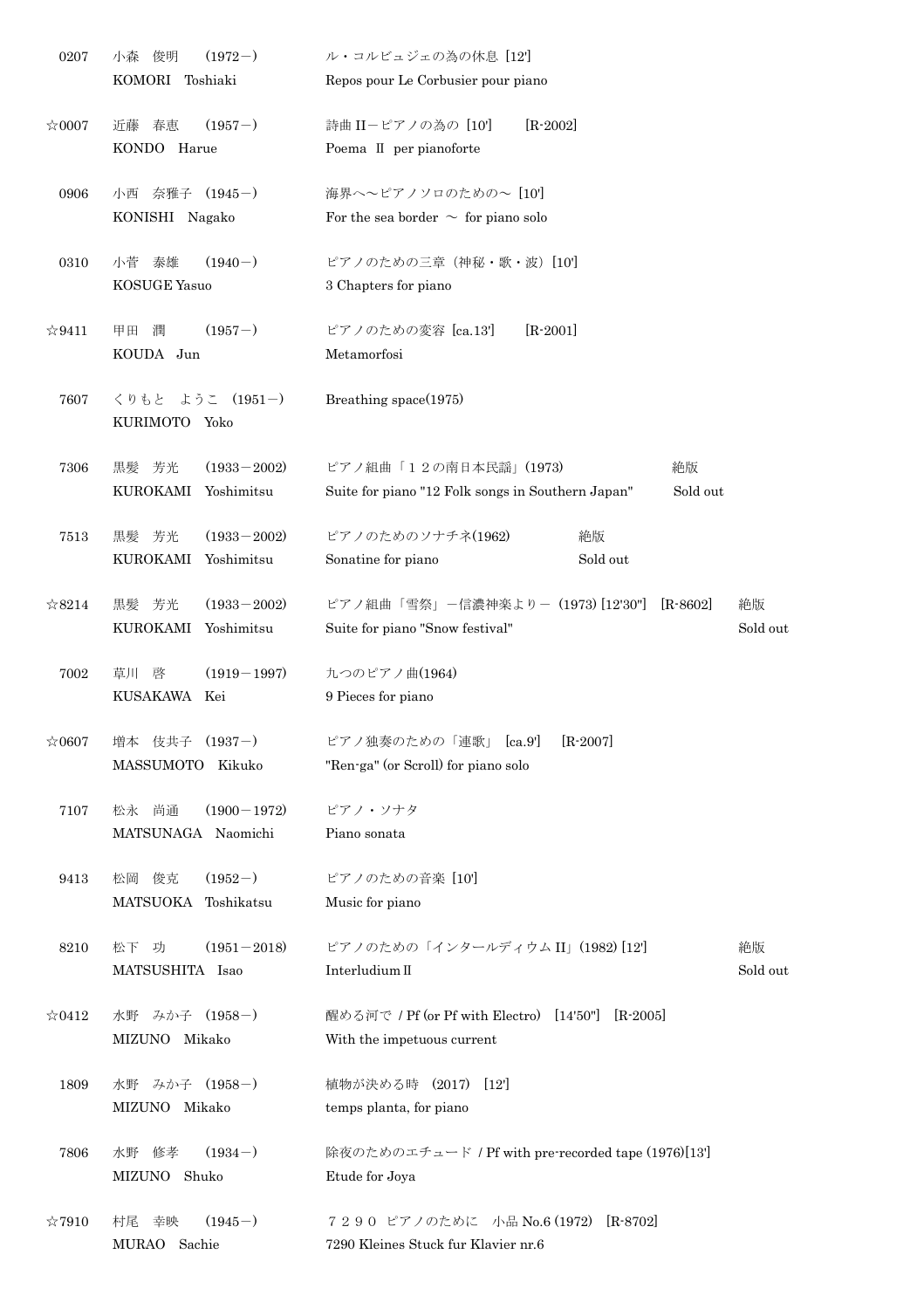| 9607           | 佳緒里<br>$(1960-)$<br>鍋島      | ライジング・サン' 96=来光 [ca.9']                                   |
|----------------|-----------------------------|-----------------------------------------------------------|
|                | NABESHIMA Kaori             | Rising sun '96                                            |
| 7814           | $(1937-)$<br>中原 健二          | ピアノ・ソナタ (1960) [19]                                       |
|                | NAKAHARA Kenji              | Piano sonata                                              |
| 8318           | $(1958-)$<br>中島 克磨          | 舞踏組曲「森の民」(1982)[10']                                      |
|                | NAKAJIMA Katsuma            | Dance suite "The forest people"                           |
| 9314           | 恒雄<br>$(1937 - 2018)$<br>中嶋 | 「飾り棚の上の時間」-ピアノのための- [11]                                  |
|                | NAKAJIMA<br>Tsuneo          | Time on a display shelves                                 |
| $\approx 8507$ | $(1947-)$<br>中村 晃也          | ピアノの為のムーブメント [8'20"] [R-8601]                             |
|                | NAKAMURA Koya               | Movement for piano                                        |
| 7904           | $(1950-)$<br>中村 滋延          | ピアノのための「明暗」(1978)<br>[13]                                 |
|                | Shigenobu<br>NAKAMURA       | Mei-an                                                    |
| $\approx 9315$ | $(1934-)$<br>中西<br>覚        | ピアノソナタ第2番 [16'] [R-9401]                                  |
|                | <b>NAKANISHI</b><br>Satoru  | Piano Sonata No.2                                         |
| 7011           | 夏田<br>鐘甲<br>$(1916 - 2014)$ | 舞踊組曲「女囚物語」(1955)                                          |
|                | NATSUDA Shoko               | Dance suite for piano "Stories of female convicts"        |
| 0611           | $(1916 - 2014)$<br>夏田<br>鐘甲 | ピアノのための即興曲 [7]                                            |
|                | NATSUDA Shoko               | Imprumptu for piano                                       |
| 9610           | $(1972-)$<br>二宮 毅           | 空蝉ーピアノのためにー[9]                                            |
|                | NINOMIYA Tsuyoshi           | Utsusemi                                                  |
| 9918           | $(1968-)$<br>直嗣<br>西田       | ア ライト ブルーリンク [10'30"]                                     |
|                | NISHIDA Naotsugi            | A light blue link                                         |
| 9415           | $(1956-)$<br>野澤 啓子          | 挽歌 III (ひきうた) ピアノのために (1992) [9'30"]<br>絶版                |
|                | NOZAWA Keiko                | Sold out<br>Hikiuta III                                   |
| 0612           | $(1945-)$<br>岡島 雅興          | どこへ… [11'35"]                                             |
|                | OKAJIMA Masaoki             | Wohin                                                     |
| 0015           | 岡本 加奈子 (1968-)              | クリスタル・ヴィジョン [8]                                           |
|                | OKAMOTO Kanako              | Crystal vision                                            |
| ☆8106          | 尾崎 敏之<br>$(1946-)$          | ピアノの為の「Isolation」 (1981) [9'~10'] [R-8202]                |
|                | OZAKI Toshiyuki             | Isolation                                                 |
| 9112           | $(1946-)$<br>尾崎 敏之          | ピアノの為の幻想的断片 [12]                                          |
|                | OZAKI Toshiyuki             | Fantasiestucke fur Klavier                                |
| 7205           | 太計雄 (1904-1983)<br>斉藤       | 絶版<br>収穫音頭                                                |
|                | SAITOH Takeo                | Shukaku-ondo<br>Sold out                                  |
| 0114           | $(1955-)$<br>芳光<br>佐野       | ピアノのための「初夏の目覚め」(太古の風より) [9]                               |
|                | SANO Yoshimitsu             | Awakening of Early Summer (The wind from time immemorial) |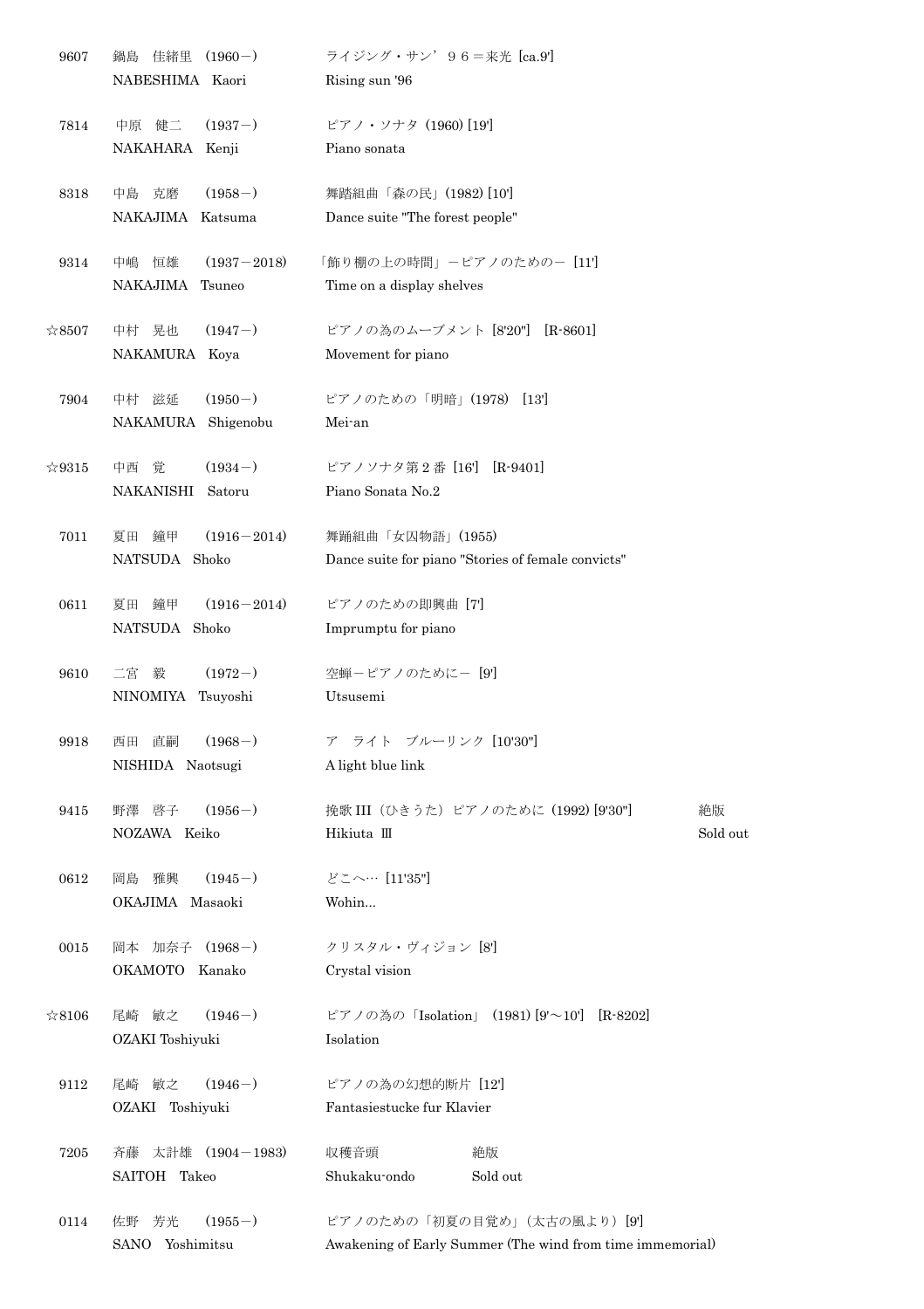| 0419           | 佐々木 清裕 (1966-)                                   | 樹の夢 II [8'30"]                                          |                                                                                                                                                            |
|----------------|--------------------------------------------------|---------------------------------------------------------|------------------------------------------------------------------------------------------------------------------------------------------------------------|
|                | SASAKI Kiyohiro                                  | Dreams of tree II for piano                             |                                                                                                                                                            |
| 0913           | 佐々木 清裕 (1966-)                                   | 彩 [6'20"]                                               |                                                                                                                                                            |
|                | SASAKI Kiyohiro                                  | Aya, for piano                                          |                                                                                                                                                            |
| 9418           | 佐々木 隆二 (1952-)                                   | ピアノのための「空気のラビリンス」[ca.7]                                 |                                                                                                                                                            |
|                | SASAKI Ryuji                                     | Labyrinth of air                                        |                                                                                                                                                            |
| 9319           | 武仁<br>$(1949-)$<br>嶋津<br>SHIMAZU Takehito        |                                                         | 音価と強度と視覚の微細な変化をもつ空間に…ものでぃV…ピアノ奏者の為に [15]<br>絶版<br>In a space, changing minimally the value, the intensity and vision Monodie $V$ for a pianist<br>Sold out |
| 9003           | 塩見 允枝子 (1938-)                                   | ピアニストのための方向の音楽 (1990) [ca.20']                          |                                                                                                                                                            |
|                | SHIOMI Mieko                                     | Direction music for a pianist                           |                                                                                                                                                            |
| 9715           | 多田 栄一<br>$(1950-)$                               | ピアノのための二つのエスキス [14]                                     | 絶版                                                                                                                                                         |
|                | TADA Eiichi                                      | Deux Esquisses pour piano                               | Sold out                                                                                                                                                   |
| $\approx 8414$ | 雅光<br>$(1949-)$<br>高橋<br>TAKAHASHI Masamitsu     | ピアノのための「カプリチオ」(1981) [7'21"] [R-8502]<br>Capriccio      |                                                                                                                                                            |
| 9421           | 紀明<br>$(1948 - 1998)$<br>高橋<br>TAKAHASHI Noriaki | ピアノの為の「抒情飛行 II」(1986) [10'30"]<br>Lyric flight II       |                                                                                                                                                            |
| 1209           | $(1961 - 2012)$<br>高橋<br>東悟                      | 定義されていた誕生 [18]                                          |                                                                                                                                                            |
|                | TAKAHASHI Tohgo                                  | Defined Birth for Piano solo                            |                                                                                                                                                            |
| 0116           | $(1951-)$<br>晴久<br>武野                            | ピアノの為の「DANCE 2」[10']                                    |                                                                                                                                                            |
|                | TAKENO Haruhisa                                  | Dance 2 for piano                                       |                                                                                                                                                            |
| 0618           | $(1951-)$<br>晴久<br>武野                            | ピアノソロのための「対立の一致」「7'30"                                  |                                                                                                                                                            |
|                | TAKENO Haruhisa                                  | "Coincidentia Oppositorum" for piano solo               |                                                                                                                                                            |
| 8317           | 玉木 宏樹<br>$(1943 - 2012)$                         | 練習用組曲「山ノ手線」(1983)[16]                                   | 絶版                                                                                                                                                         |
|                | TAMAKI Hiroki                                    | Etude suite for piano "Yamanote line"                   | Sold out                                                                                                                                                   |
| 9422           | 田丸 彩和子 (1956-)                                   | 水晶簾 [7'50"]<br>絶版                                       |                                                                                                                                                            |
|                | TAMARU Sawako                                    | Suishoren                                               | Sold out                                                                                                                                                   |
| $\approx 8305$ | $(1938-)$<br>田村 徹                                | 漂泊 (種田山頭火の世界) (1983) [11'30"] [R-8401]                  |                                                                                                                                                            |
|                | TAMURA Toru                                      | Wandering (The poetic world of Santoka Taneda)          |                                                                                                                                                            |
| 7803           | $(1935-)$<br>恒弥<br>田辺                            | 要 (1977) [12]                                           |                                                                                                                                                            |
|                | TANABE Tsuneya                                   | Kaname                                                  |                                                                                                                                                            |
| 8612           | $(1928 - 1998)$<br>寺原<br>伸夫                      | 三つのフーガ (ピアノ又はサキソフォーン四重奏のための) (1985) [10']               |                                                                                                                                                            |
|                | TERAHARA Nobuo                                   | Three fugues (for piano or saxophone quartet)           |                                                                                                                                                            |
| 7015           | 邦雄<br>$(1915 - 2003)$<br>戸田                      | 琴の音による幻想曲 (1958)                                        |                                                                                                                                                            |
|                | TODA Kunio                                       | Fantasie sur les sons de "Koto" pour piano a deux mains |                                                                                                                                                            |
| 9424           | $(1959-)$<br>十河 陽一                               | 「彼方へ」ピアノのための [ca.12']                                   | 絶版                                                                                                                                                         |
|                | TOGOWA Yohichi                                   | Afar                                                    | Sold out                                                                                                                                                   |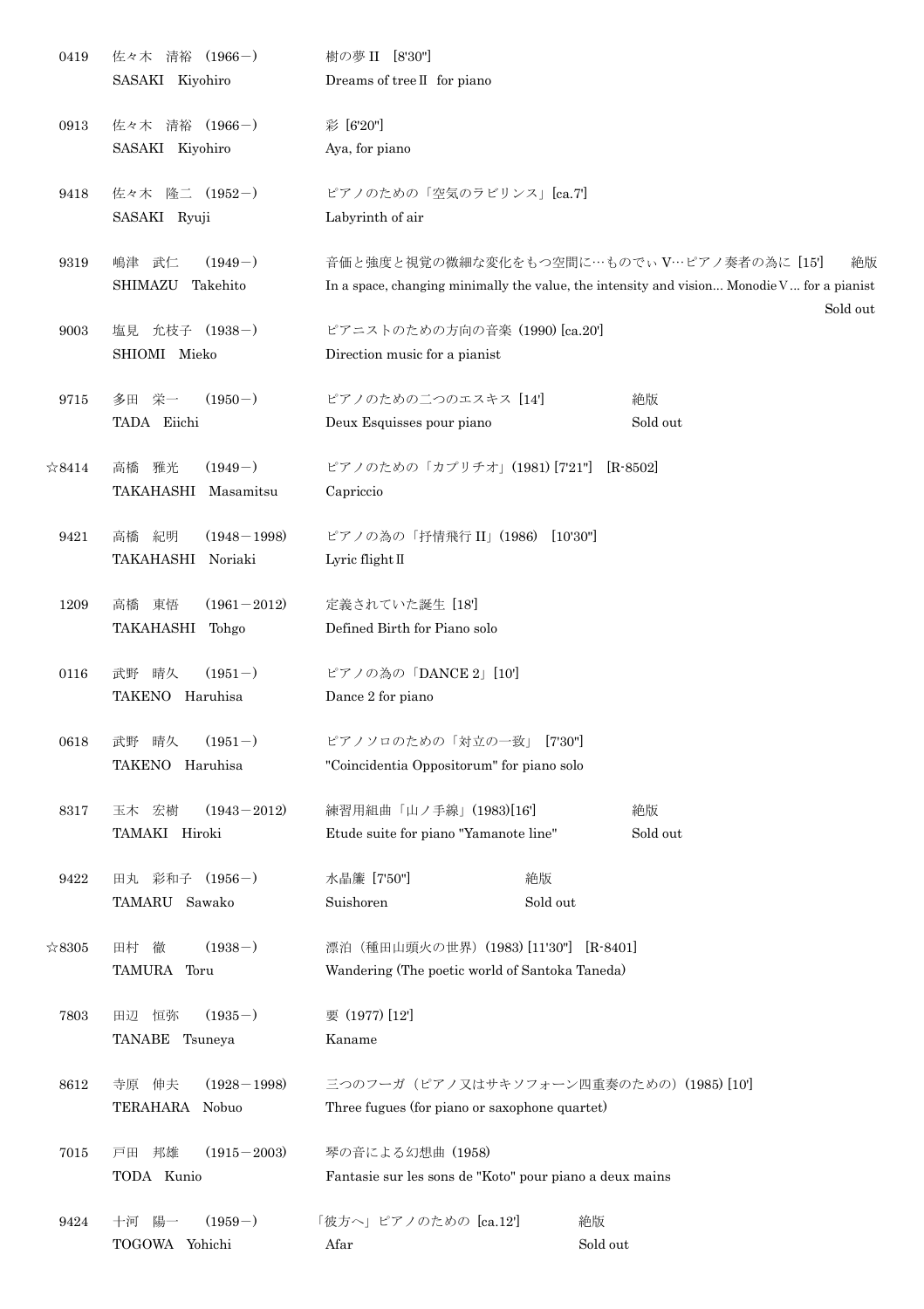| 0118           | 晃二<br>$(1947-)$<br>伴谷<br>TOMOTANI Koji        | 風の環礁、ピアノのために (1993) [8'30"]<br>Atoll of the wind                                                      |
|----------------|-----------------------------------------------|-------------------------------------------------------------------------------------------------------|
| $\approx 9612$ | 津田 元<br>$(1962-)$<br>TSUDA Hajime             | 「やがて白樺の梢が萌えるように・・・」ソロ・ピアノのための [13'50"] [R-9701]<br>絶版<br>Sold out<br>As white birch twigs sprout out, |
| 0714           | 塚本 一実<br>$(1963-)$<br>TSUKAMOTO Kazumi        | ソロピアノのための抒情~悲、憧、諦~ [ca.17]<br>Description for solo piano $\sim$ Sorrow, Longing, Resignation $\sim$   |
| 8217           | 内河 弘之<br>$(1947-)$<br>UCHIKAWA Hiroyuki       | 風に・・・光に・・・I ピアノの為の (1982) [10]<br>絶版<br>Sold out<br>Kazeni Hikarini I                                 |
| $\&8314$       | 内河 弘之<br>$(1947-)$<br>UCHIKAWA Hiroyuki       | 風に・・・光に・・・II ピアノの為の (1983) [10] [R-8401]<br>Kazeni Hikarini II                                        |
| 1306           | 未致子 (1966-)<br>上野<br>UENO Michiko             | 東北未練 [12'30"]<br>Lingering affection for "Tohoku"                                                     |
| 0119           | 鵜﨑 庚一<br>$(1935-)$<br>UZAKI Ko-ichi           | ピアノのための譚詩 [10]<br>Ballad for piano                                                                    |
| $\approx 1307$ | 八木下 茂<br>$(1951-)$<br>YAGISHITA Shigeru       | イレーヌ組曲Ⅲ [6'30"] [R-2014]<br>Irene suitell                                                             |
| $\approx 1507$ | $(1951-)$<br>八木下 茂<br>YAGISHITA Shigeru       | イレーヌ組曲VII [8']<br>$[R - 2017]$<br>Irene suiteVII                                                      |
| 9614           | 山本 裕之<br>$(1967-)$<br>YAMAMOTO<br>Hiroyuki    | フォールマ [4]<br>Forma                                                                                    |
| 9425           | 山内 雅弘<br>$(1960-)$<br>YAMAUCHI<br>Masahiro    | 「時の断層」ーピアノのためのー [12]<br>Dislocation of time                                                           |
| 7102           | 山内 忠<br>$(1935 - 2000)$<br>YAMANOUCHI Tadashi | ピアノのためのメタモルフォーゼ (1970)<br>Metamorphose pour piano                                                     |
| 8416           | 柳田 孝義<br>$(1948-)$<br>YANAGIDA Takayoshi      | 流れのほとりにて (1984) [ca.11']<br>絶版<br>Beside a stream<br>Sold out                                         |
| 9815           | 柳谷 清道<br>$(1959-)$<br>YANAGIYA<br>Seido       | 虹と化石の関係について (1988) [5'25"]<br>De l'influence reciproque de l'arc-en-ciel et le fossile                |
| $\approx 8105$ | $(1951-)$<br>八杉 忠利<br>YASUGI Tadatoshi        | 「幻想曲」(1980) [ca.13']<br>$[R-8501]$<br>Fantasie                                                        |
| $\approx 9426$ | $(1951-)$<br>八杉 忠利<br>YASUGI Tadatoshi        | ピアノのためのソナティネ (1992) [10]<br>$[R-9501]$<br>Sonatine pour piano                                         |
| 1308           | 安川 黙りん (1960-)<br>YASUKAWA Moclin             | 水かげろう [9]<br>Mizu-kagero                                                                              |
| 9527           | $(1961-)$<br>峰明<br>吉田<br>YOSHIDA<br>Mineaki   | ピアノのための幻想曲<br>Fantasie pour piano                                                                     |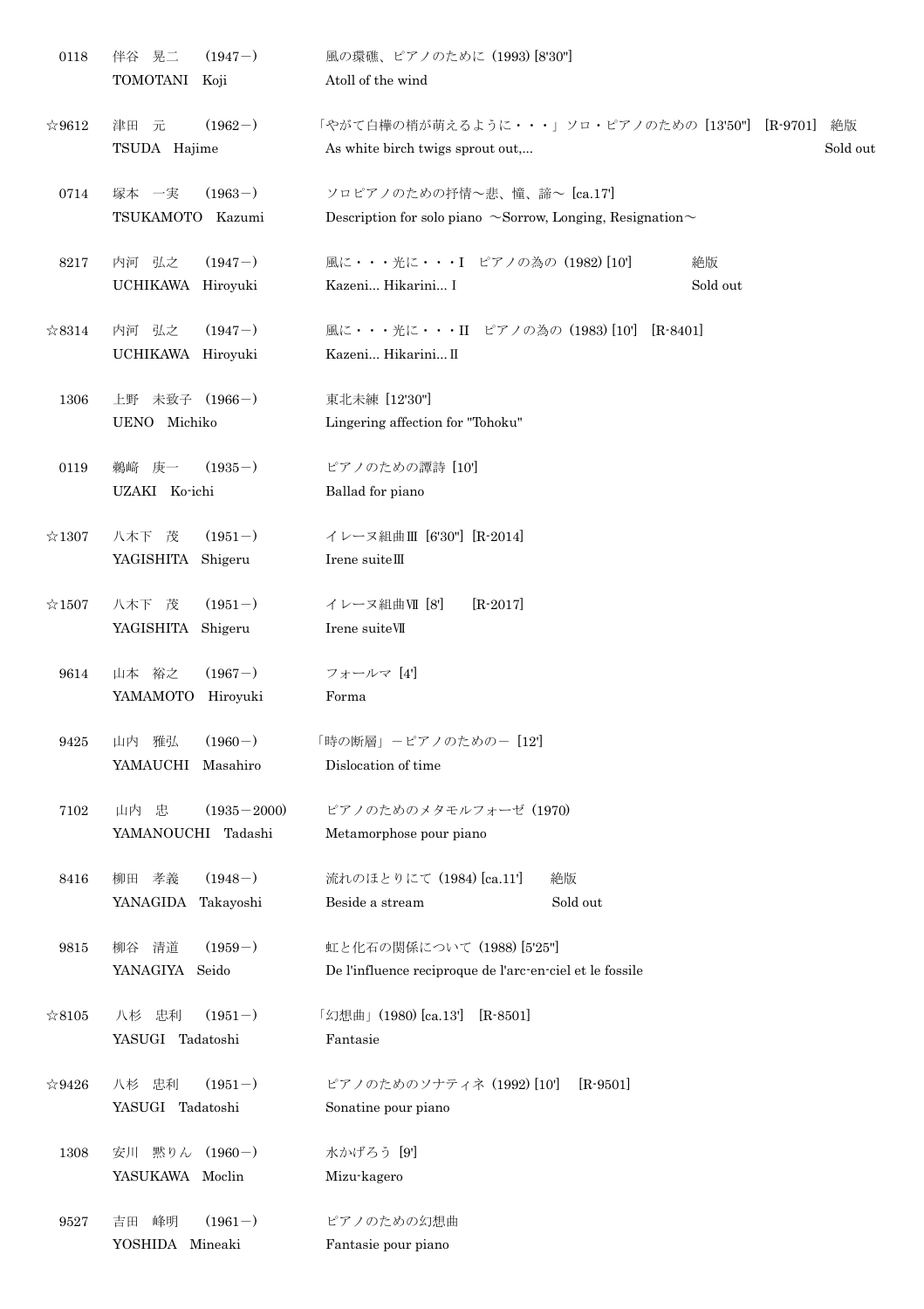| $\approx 0520$ | 峰明<br>$(1961-)$<br>吉田 | ピアノソナタ [22]<br>$[R-2006]$        |
|----------------|-----------------------|----------------------------------|
|                | YOSHIDA Mineaki       | Sonata for piano                 |
|                |                       |                                  |
| 1212           | 峰明<br>$(1961-)$<br>吉田 | ピアノのためのバラード [12]                 |
|                | YOSHIDA Mineaki       | Ballade for Piano                |
|                |                       |                                  |
| ☆8307          | 吉崎 清富<br>$(1940-)$    | エトスとパトスの広場 (1982) [10'] [R-8401] |
|                | YOSHIZAKI<br>Kiyotomi | The place of ethos and pathos    |

#### Piano 4 hands

| $\approx 9105$ | 雅夫<br>本間<br>$(1930 - 2008)$ | 「サウンド・シフト第4番」-4手連弾のための- (1988) [10'] [R-9901]        |
|----------------|-----------------------------|------------------------------------------------------|
|                | HOMMA Masao                 | "Sound shift No.4" for piano four hands              |
|                |                             |                                                      |
| $\approx 0314$ | 齋藤 弘美<br>$(1956-)$          | 幻想曲集 [12'30"]<br>$[R-2004]$                          |
|                | SAITO<br>Hiromi             | Fantasies                                            |
|                |                             |                                                      |
| 0812           | 清道<br>$(1959-)$<br>柳谷       | 波、歯車、祈り ピアノ連弾のための (2001) [ca.15']                    |
|                | YANAGIYA Seido              | Vague, roue dentee, priere pour piano a quatre mains |
|                |                             |                                                      |

#### 2 Pianos

| $\approx 9302$ | $(1951-)$<br>省三<br>青木<br>AOKI Shozo                | Arc III [12'] [R-9401]                                                                       |                |
|----------------|----------------------------------------------------|----------------------------------------------------------------------------------------------|----------------|
| 1101           | $(1951-)$<br>青木 省三<br>AOKI Shozo                   | Arc VIIb for two pianos (1993 Revision 2010)<br>$[15]$                                       |                |
| ☆8219          | 耕平<br>$(1945 - 2017)$<br>藤田<br>FUJITA Kohei        | 2台のピアノのための「八百屋お七の舞台への音楽」(1980)[13]<br>$[R - 8401]$<br>Music for the stage of "Yaoya oshichi" | 絶版<br>Sold out |
| $\approx 0304$ | $(1956-)$<br>藤原 嘉文<br>Yoshibumi<br><b>FUJIWARA</b> | 「メタモルフォシス IV」 ~2台のピアノのための [12] [R-2004]<br>MetamorphosisIV                                   | 絶版<br>Sold out |
| 9507           | $(1936-)$<br>花村 光浩<br>HANAMURA Mitsuhiro           | 2台のピアノの為の音楽 No.2 [8]<br>Music for 2 pianos No.2                                              | 絶版<br>Sold out |
| 8309           | $(1950-)$<br>真理子<br>壁<br>KABE Mariko               | ファンタジーI (1982) [ca.18']<br>Fantasy I                                                         |                |
| $\approx 0805$ | $(1964-)$<br>菊池 幸夫<br>KIKUCHI Yukio                | 連祷~2台ピアノのための~ (2003 / 2008 revision) [ca.15']<br>$[R-2009]$<br>Litany for 2 pianos           | 絶版<br>Sold out |
| 7909           | 北爪 やよひ (1945-)<br>KITAZUME Yayoi                   | インナースペース (1978) [12]<br>Inner space                                                          |                |
| ☆8605          | $(1945-)$<br>雅興<br>岡島<br>OKAJIMA Masaoki           | 星月夜 (2台のピアノのために) (1982) [11'15"]<br>$[R-8701]$<br>Hoshizukiyo (A starry night)               |                |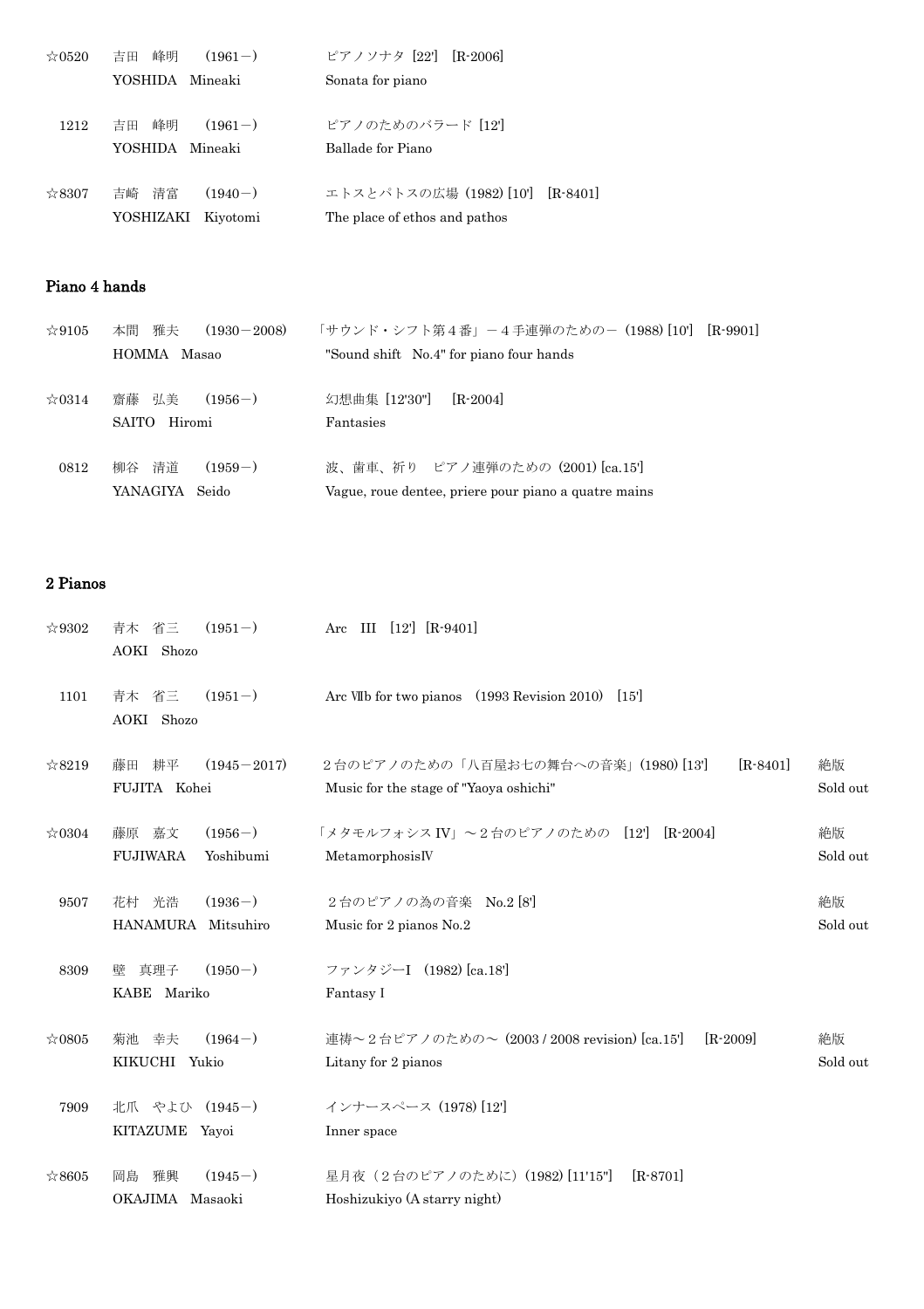| 佐原の秀一<br>$(1949-)$   | エチュード"思索"2台のピアノのための (1987) [8'30"]              |
|----------------------|-------------------------------------------------|
| SAHARA Hidekazu      | Etude "Thought"                                 |
| 鈴木 英明<br>$(1938-)$   | 二台のピアノのための「パロディー」(1977) [19'25"]                |
|                      | Parody                                          |
| 塚本 一実<br>$(1963-)$   | 2台のピアノのための光芒 [12]                               |
| TSUKAMOTO<br>Kazumi  | "Koubou" (The line of the light) for two pianos |
| 山路  敦斗詩<br>$(1968-)$ | 「栂の木」                                           |
| YAMAJI Atsutoshi     | Tsuga no ki                                     |
|                      | SUZUKI Hideaki                                  |

# ORGAN

# Organ

| 8712           | 礼子<br>$(1933-)$<br>有馬       | オルガンのためのバラード「雅び」[13]                     |                  | 絶版       |
|----------------|-----------------------------|------------------------------------------|------------------|----------|
|                | ARIMA Reiko                 | "Miyabi" Ballade for pipe organ          |                  | Sold out |
| 7405           | $(1936-)$<br>光浩<br>花村       | パイプオルガンのための小組曲 (1971)                    |                  | 絶版       |
|                | HANAMURA Mitsuhiro          | Suite for pipe organ                     |                  | Sold out |
| 9905           | $(1936-)$<br>光浩<br>花村       | オルガンのための小品「彩り」[18'30"]                   |                  |          |
|                | HANAMURA Mitsuhiro          | "Irodori" a composition for organ        |                  |          |
| 8903           | $(1950-)$<br>貴史<br>松岡       | オルガンのための「シリンクス」(1950) [ca.13']           | 絶版               |          |
|                | MATSUOKA<br>Takashi         | Syrinx                                   | Sold out         |          |
| 8505           | $(1952-)$<br>宮城 純一          | オルガンのためのライトウェイヴ・ミュージック I (1984) [ca.10'] |                  | 絶版       |
|                | MIYAGI Jun-ichi             | Light wave music I                       |                  | Sold out |
| $\approx 8714$ | $(1950-)$<br>滋<br>宮崎        | オルガンのためのシエーナ (1986) [ca.14']             | $[R-8802]$<br>絶版 |          |
|                | MIYAZAKI<br>Shigeru         | Scena                                    | Sold out         |          |
| ☆8609          | 長尾 愛作<br>$(1938-)$          | オルガンと会衆のための「ホサナ!」(1985)[7]               | $[R-8702]$       |          |
|                | NAGAO Isaac                 | "Hosanna!" for organ and audience        |                  |          |
| 7308           | 寅二<br>$(1896 - 1982)$<br>大中 | オルガン曲集ー日本の古調によるー                         | 絶版               |          |
|                | OHNAKA Toraji               | Organ works air in ancient Japanese tune | Sold out         |          |
| 9106           | $(1930-)$<br>下山 一二三         | オルガンのための情景 [9]                           | 絶版               |          |
|                | SHIMOYAMA Hifumi            | Landscape                                | Sold out         |          |
| 7213           | 山内 忠<br>$(1935 - 2000)$     | オルガンのための六つの詩 (1972)                      | 絶版               |          |
|                | Tadashi<br>YAMANOUCHI       | 6 poemes pour orgue                      | Sold out         |          |
| 8111           | $(1935 - 2000)$<br>山内 忠     | 簫師の楽 (1981) [ca.10']                     | 絶版               |          |
|                | YAMANOUCHI Tadashi          | L'art du Sho-shi                         | Sold out         |          |